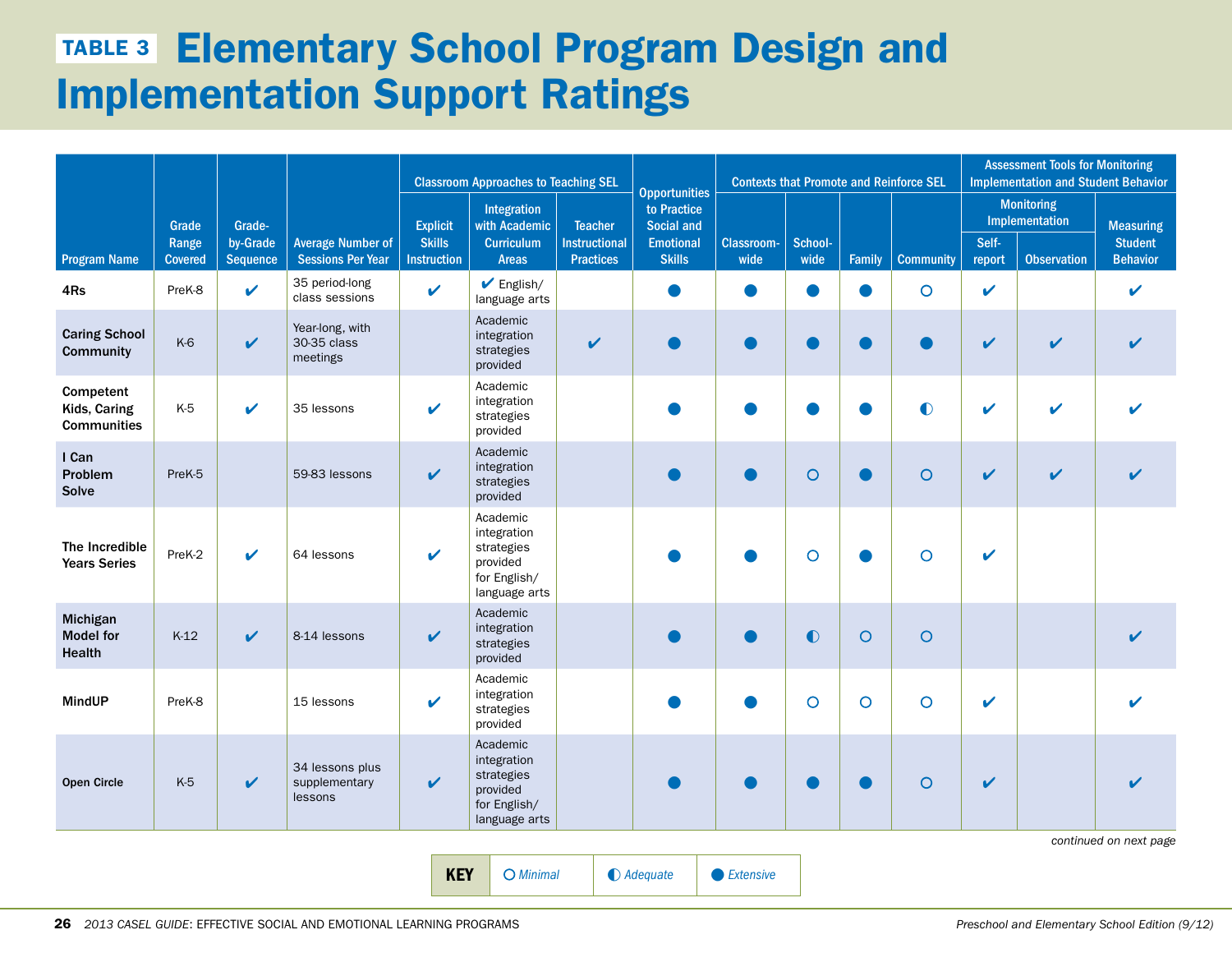#### Table 3 Elementary School Program Design and Implementation Support Ratings (continued)

|                                                              |                         |                             |                                                                                        | <b>Classroom Approaches to Teaching SEL</b> |                                                                                    |                                          | <b>Opportunities</b>              |                           | <b>Contexts that Promote and Reinforce SEL</b> |           | <b>Assessment Tools for Monitoring</b><br><b>Implementation and Student Behavior</b> |                    |                                     |                                   |
|--------------------------------------------------------------|-------------------------|-----------------------------|----------------------------------------------------------------------------------------|---------------------------------------------|------------------------------------------------------------------------------------|------------------------------------------|-----------------------------------|---------------------------|------------------------------------------------|-----------|--------------------------------------------------------------------------------------|--------------------|-------------------------------------|-----------------------------------|
|                                                              | Grade                   | Grade-                      |                                                                                        | <b>Explicit</b>                             | Integration<br>with Academic                                                       | <b>Teacher</b>                           | to Practice<br>Social and         |                           |                                                |           |                                                                                      |                    | <b>Monitoring</b><br>Implementation | <b>Measuring</b>                  |
| <b>Program Name</b>                                          | Range<br><b>Covered</b> | by-Grade<br><b>Sequence</b> | <b>Average Number of</b><br><b>Sessions Per Year</b>                                   | <b>Skills</b><br><b>Instruction</b>         | Curriculum<br><b>Areas</b>                                                         | <b>Instructional</b><br><b>Practices</b> | <b>Emotional</b><br><b>Skills</b> | <b>Classroom-</b><br>wide | School-<br>wide                                | Family    | <b>Community</b>                                                                     | Self-<br>report    | <b>Observation</b>                  | <b>Student</b><br><b>Behavior</b> |
| <b>PATHS</b>                                                 | PreK-6                  | $\mathbf{v}$                | 40-52 lessons<br>plus                                                                  | $\checkmark$                                | Academic<br>integration<br>strategies<br>provided                                  |                                          |                                   |                           |                                                |           | $\circ$                                                                              | $\boldsymbol{\nu}$ | ✔                                   |                                   |
| <b>Positive</b><br><b>Action</b>                             | PreK-12                 | $\mathbf{v}$                | 140 lessons                                                                            | $\mathbf v$                                 | Academic<br>integration<br>strategies<br>provided for<br>English/<br>language arts |                                          |                                   |                           | $\blacksquare$                                 |           |                                                                                      | $\mathbf{v}$       |                                     |                                   |
| Raising<br>Healthy<br>Children                               | K-6                     | $\boldsymbol{\nu}$          | n/a                                                                                    | $\mathbf{v}$                                | Academic<br>integration<br>strategies<br>provided                                  | $\mathbf{v}$                             |                                   |                           |                                                |           | $\circ$                                                                              | $\mathbf{v}$       | $\boldsymbol{\mathscr{L}}$          |                                   |
| <b>Resolving</b><br>Conflict<br><b>Creatively</b><br>Program | PreK-8                  | $\boldsymbol{\nu}$          | 16 lessons                                                                             | $\mathbf v$                                 | Academic<br>integration<br>strategies<br>provided for<br>English/<br>language arts | ✔                                        |                                   |                           |                                                |           | $\circ$                                                                              | $\boldsymbol{\nu}$ |                                     |                                   |
| Responsive<br>Classroom                                      | K-6                     | $\boldsymbol{\nu}$          | n/a                                                                                    |                                             | Academic<br>integration<br>strategies<br>provided                                  | ✔                                        |                                   |                           |                                                |           | $\circ$                                                                              | $\mathbf{v}$       |                                     |                                   |
| <b>RULER</b><br>Approach                                     | $K-8$                   | $\mathbf{v}$                | Anchor Tools:<br>16 lessons + daily<br>implementation;<br>Feeling Words:<br>75 lessons |                                             | $\blacktriangleright$ English/<br>language arts                                    | V                                        |                                   |                           |                                                |           | $\circ$                                                                              | $\mathbf{v}$       | $\mathbf{v}$                        |                                   |
| <b>Second Step</b>                                           | PreK-8                  | $\mathbf{v}$                | 22-28 weekly<br>topics across<br>5 days/week                                           | $\mathbf{v}$                                | Academic<br>integration<br>strategies<br>provided                                  |                                          |                                   |                           | $\bullet$                                      | $\bullet$ | $\circ$                                                                              | ✔                  | $\mathbf{v}$                        |                                   |

*continued on next page*

KEY ○ *Minimal* ◐ *Adequate* • *Extensive*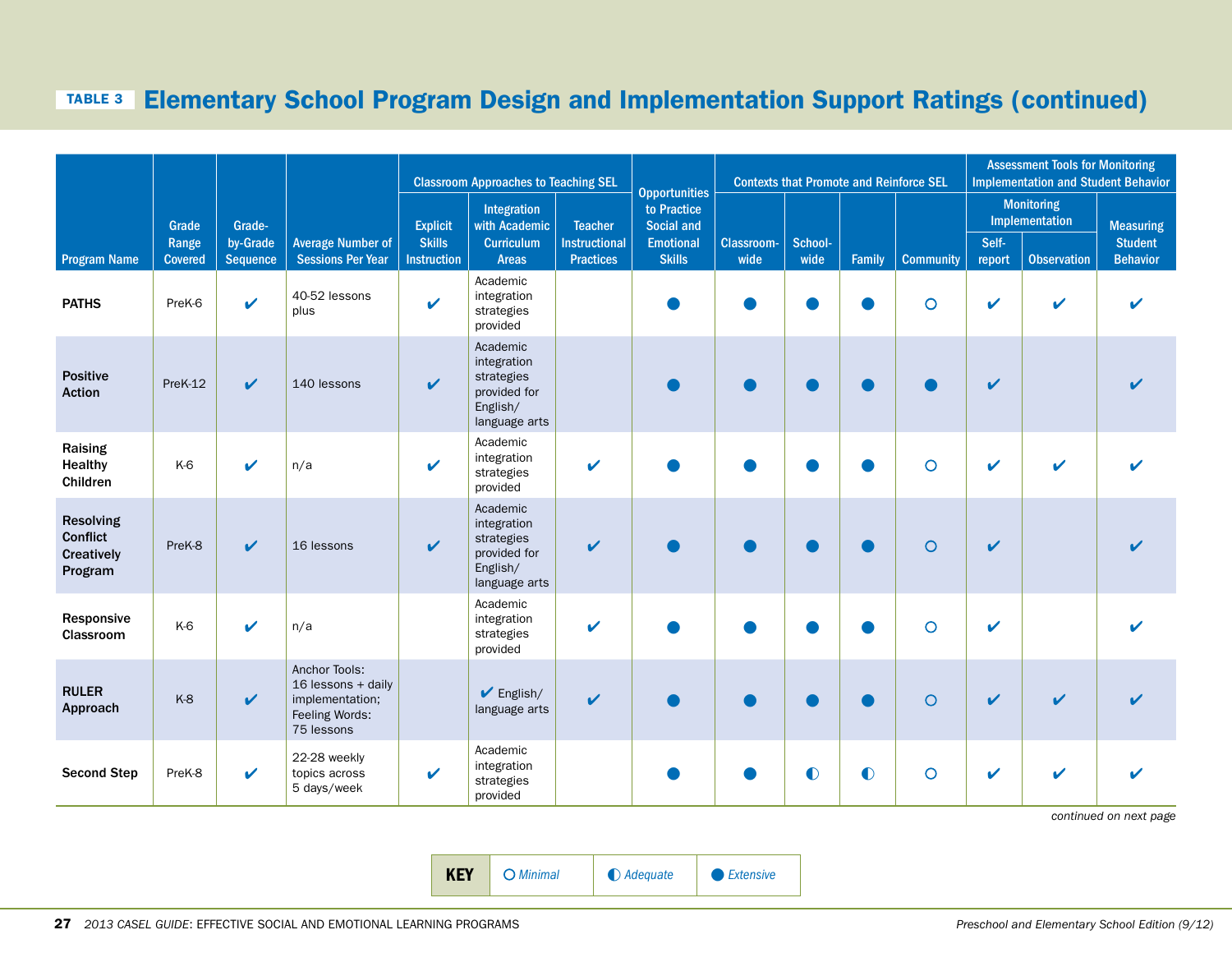#### Table 3 Elementary School Program Design and Implementation Support Ratings (continued)

|                                                                              |                         |                             |                                                                                 |                                     | <b>Classroom Approaches to Teaching SEL</b>       | <b>Opportunities</b>                     |                                   |                    | <b>Contexts that Promote and Reinforce SEL</b> | <b>Assessment Tools for Monitoring</b><br><b>Implementation and Student Behavior</b> |                  |              |                                     |                                   |
|------------------------------------------------------------------------------|-------------------------|-----------------------------|---------------------------------------------------------------------------------|-------------------------------------|---------------------------------------------------|------------------------------------------|-----------------------------------|--------------------|------------------------------------------------|--------------------------------------------------------------------------------------|------------------|--------------|-------------------------------------|-----------------------------------|
|                                                                              | Grade                   | Grade-                      | Average<br><b>Number of</b>                                                     | <b>Explicit</b>                     | Integration<br>with Academic                      | <b>Teacher</b>                           | to Practice<br>Social and         |                    |                                                |                                                                                      |                  |              | <b>Monitoring</b><br>Implementation | <b>Measuring</b>                  |
| <b>Program Name</b>                                                          | Range<br><b>Covered</b> | by-Grade<br><b>Sequence</b> | <b>Sessions</b><br><b>Per Year</b>                                              | <b>Skills</b><br><b>Instruction</b> | <b>Curriculum</b><br><b>Areas</b>                 | <b>Instructional</b><br><b>Practices</b> | <b>Emotional</b><br><b>Skills</b> | Classroom-<br>wide | School-<br>wide                                | Family                                                                               | <b>Community</b> | Self-report  | <b>Observation</b>                  | <b>Student</b><br><b>Behavior</b> |
| Social<br><b>Decision</b><br>Making/<br>Problem<br><b>Solving</b><br>Program | K-8                     | $\checkmark$                | 30 topics                                                                       | $\checkmark$                        | Academic<br>integration<br>strategies<br>provided |                                          |                                   |                    | $\bullet$                                      | $\bullet$                                                                            | $\circ$          | V            |                                     |                                   |
| Steps to<br>Respect                                                          | $3-6$                   | $\checkmark$                | 11<br>lessons<br>$+2$<br>literature<br>units<br>$(7-10)$<br>lessons in<br>each) | $\boldsymbol{\nu}$                  |                                                   | $\boldsymbol{\mathcal{U}}$               |                                   |                    | $\bullet$                                      | $\bullet$                                                                            | $\circ$          | $\mathbf v$  |                                     |                                   |
| <b>Too Good for</b><br>Violence                                              | K-8                     | $\mathbf{v}$                | 7 30-60<br>minute<br>lessons<br>plus<br>infusion<br>activities                  | $\mathbf{v}$                        | Academic<br>integration<br>strategies<br>provided |                                          | $\bullet$                         | $\bullet$          | $\bullet$                                      | $\bullet$                                                                            | $\bullet$        | $\mathbf v$  | ✔                                   |                                   |
| <b>Tribes</b><br>Learning<br><b>Communities</b>                              | $K-12$                  | V                           | n/a                                                                             |                                     | Academic<br>integration<br>strategies<br>provided | V                                        |                                   |                    |                                                |                                                                                      | O                | $\checkmark$ |                                     |                                   |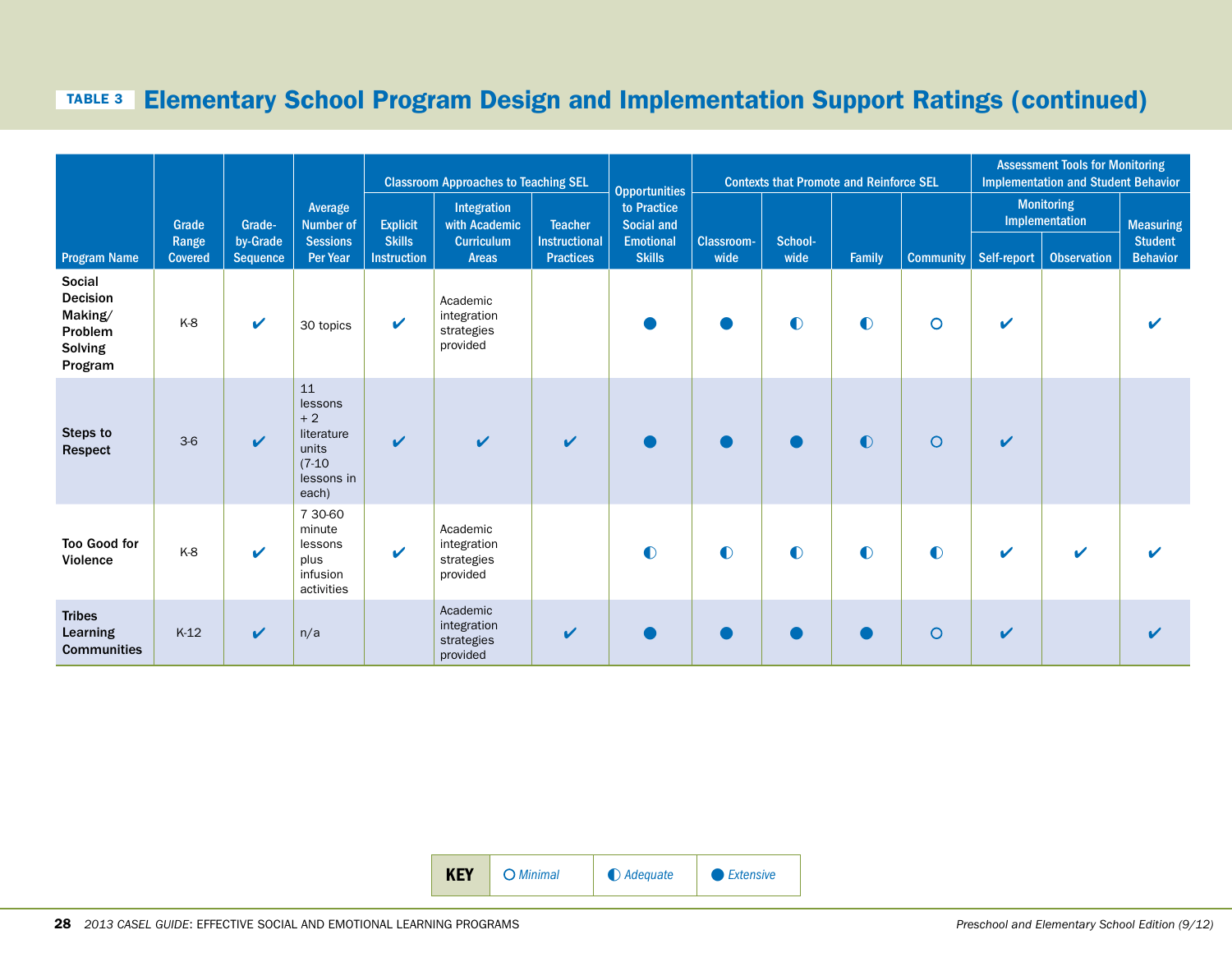# **TABLE 4 Elementary School Evidence** of Effectiveness Ratings

|                                                        | Grade                   | <b>Characteristics of Sample Evaluated</b> |                              |                                                                 |                    |                               | <b>Study Design</b>                   | <b>Evaluation Outcomes</b>              |                                                     |                                           |                                             |  |  |
|--------------------------------------------------------|-------------------------|--------------------------------------------|------------------------------|-----------------------------------------------------------------|--------------------|-------------------------------|---------------------------------------|-----------------------------------------|-----------------------------------------------------|-------------------------------------------|---------------------------------------------|--|--|
| <b>Program Name</b>                                    | Range<br><b>Covered</b> | <b>Grades</b><br><b>Evaluated</b>          | Geographic<br>Location       | <b>Student Race/</b><br><b>Ethnicity</b>                        | % Reduced<br>Lunch | Quasi-<br><b>Experimental</b> | Randomized<br><b>Controlled Trial</b> | <b>Improved Academic</b><br>Performance | <b>Increased Positive</b><br><b>Social Behavior</b> | <b>Reduced Conduct</b><br><b>Problems</b> | <b>Reduced Emotional</b><br><b>Distress</b> |  |  |
| 4Rs                                                    | PreK-8                  | $3-4$                                      | Urban                        | African-<br>American,<br>Hispanic                               | 62                 |                               | $\checkmark$ (1)                      | $\mathcal{U}^4$                         | $\checkmark$                                        | $\boldsymbol{\nu}$                        | V                                           |  |  |
| <b>Caring School</b><br>Community                      | K-6                     | K-6                                        | Rural,<br>Suburban,<br>Urban | African-<br>American,<br>Hispanic                               | 0-95               | $\checkmark$ (2)              | $\checkmark$ (3)                      | $\checkmark$                            | $\checkmark$                                        | $\mathbf v$                               | $\checkmark$                                |  |  |
| <b>Competent Kids,</b><br><b>Caring Communities</b>    | K-5                     | $4-5$                                      | Urban                        | <b>Diverse</b>                                                  | 52-63              | $\checkmark$ (1)              |                                       | $\mathbf v$                             |                                                     |                                           |                                             |  |  |
| I Can Problem Solve                                    | PreK-5                  | PreK-1                                     | Rural,<br>Urban              | African-<br>American,<br>Caucasian,<br>Hispanic                 | 91                 | $\mathcal{V}(1)$              | $\checkmark$ (2)                      |                                         | $\boldsymbol{\mathcal{U}}$                          | $\boldsymbol{\nu}$                        |                                             |  |  |
| The Incredible Years<br><b>Series</b>                  | PreK-2                  | PreK-1                                     | Not<br>reported              | <b>Diverse</b>                                                  | 59                 |                               | $\checkmark$ (2)                      |                                         | $\mathbf v$                                         | $\mathbf v$                               |                                             |  |  |
| <b>Michigan Model for</b><br><b>Health</b>             | $K-12$                  | $4-5$                                      | Rural,<br>Suburban,<br>Urban | African-<br>American,<br>Caucasian                              | 11-98              |                               | $\checkmark$ (1)                      |                                         | $\checkmark$                                        | $\mathbf v$                               |                                             |  |  |
| <b>MindUP</b>                                          | PreK-8                  | $4-7$                                      | Urban                        | <b>Diverse</b>                                                  | Not<br>reported    | $\mathbf{V}(1)$               |                                       |                                         | $\boldsymbol{\mathcal{U}}$                          | $\mathbf v$                               | $\mathbf{v}$                                |  |  |
| <b>Open Circle</b>                                     | $K-5$                   | $\overline{4}$                             | Suburban,<br>Urban           | <b>Diverse</b>                                                  | Not<br>reported    | $\checkmark$ (1)              |                                       |                                         | $\checkmark$                                        | $\checkmark$                              |                                             |  |  |
| <b>PATHS</b>                                           | PreK-6                  | K-5                                        | Rural,<br>Suburban,<br>Urban | African-<br>American,<br>Caucasian                              | 39-80              | $\mathcal{V}(1)$              | $\checkmark$ (4)                      | $\mathbf{v}$                            | V                                                   | V                                         | $\boldsymbol{\mathcal{U}}$                  |  |  |
| <b>Positive Action</b>                                 | PreK-12                 | K-5                                        | Urban                        | African-<br>American,<br>Asian-Pacific<br>Islander,<br>Hispanic | 25-75              | $\checkmark$ (2)              | $\checkmark$ (2)                      | V                                       |                                                     | V                                         |                                             |  |  |
| <b>Raising Healthy</b><br>Children                     | K-6                     | $1-6$                                      | Suburban                     | Caucasian                                                       | 28-33              |                               | $\checkmark$ (1)                      | $\mathbf{v}$                            | $\boldsymbol{\mathcal{U}}$                          | V                                         |                                             |  |  |
| <b>Resolving Conflict</b><br><b>Creatively Program</b> | PreK-8                  | $1-6$                                      | Urban                        | African-<br>American,<br>Hispanic                               | 86                 |                               | $\checkmark$ (2)                      |                                         |                                                     | $\mathbf v$                               | V                                           |  |  |

*continued on next page*

4For students at behavioral risk.